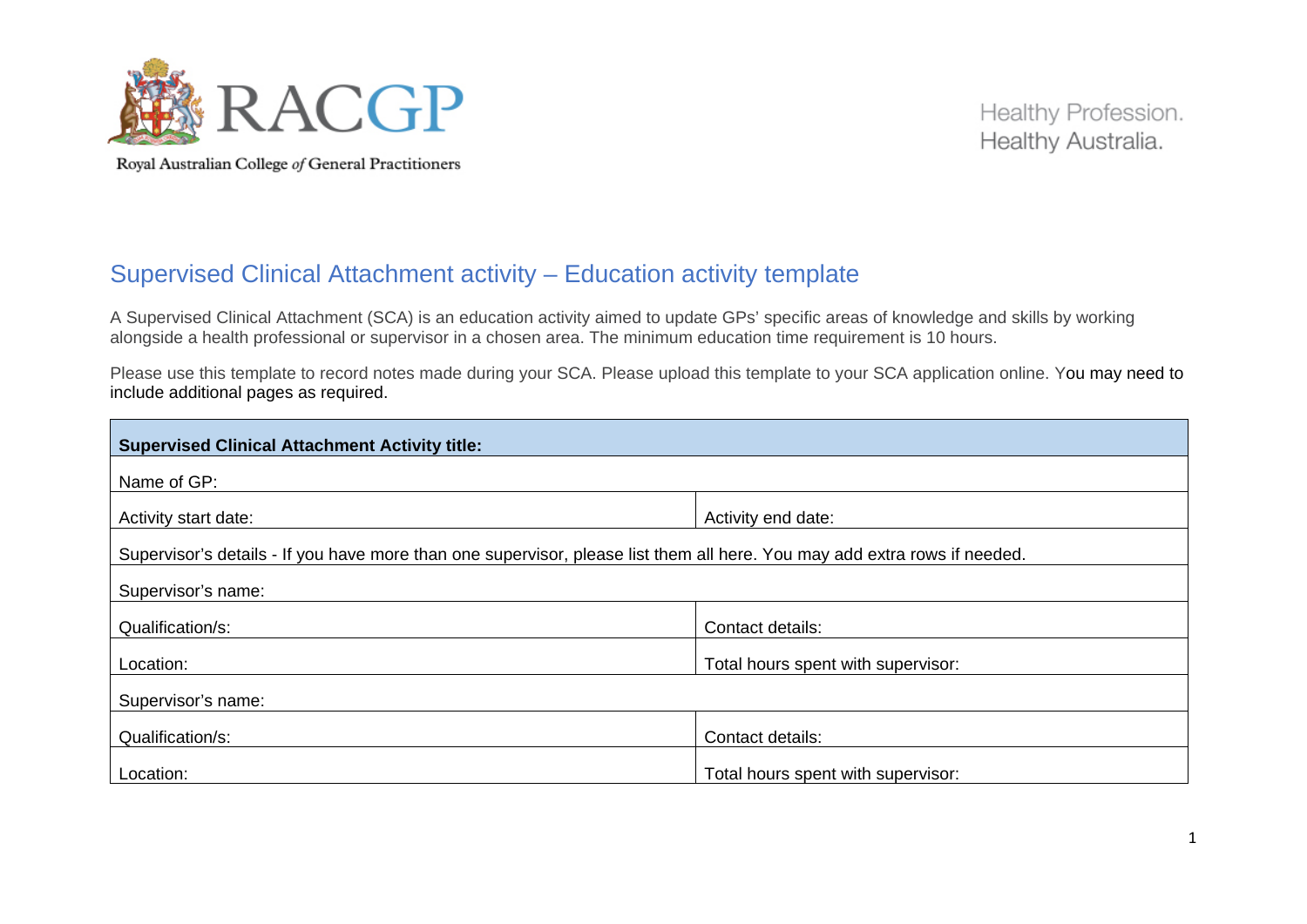

Healthy Profession. Healthy Australia.

**List your learning outcomes below:** What are you hoping to gain or achieve from this SCA? Please add extra rows as required.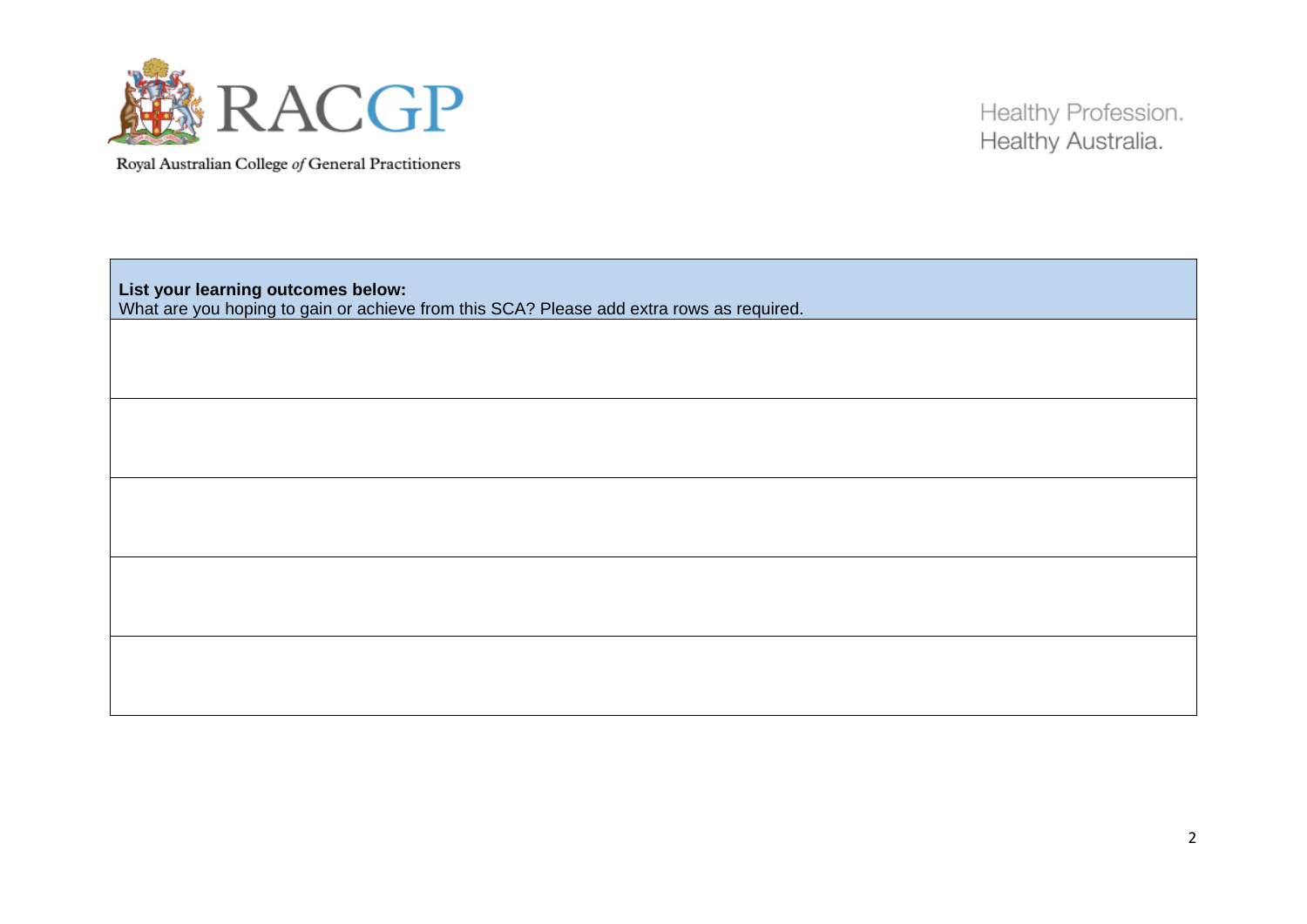

Healthy Profession. Healthy Australia.

| <b>Briefly describe</b><br>the patients seen<br>(do not include<br>patients' names) | Key features of the presentation | Key learning points or management |
|-------------------------------------------------------------------------------------|----------------------------------|-----------------------------------|
| Age:<br>Sex:                                                                        |                                  |                                   |
| Age:<br>Sex:                                                                        |                                  |                                   |
| Age:                                                                                |                                  |                                   |
| Sex:<br>Age:                                                                        |                                  |                                   |
| Sex:<br>Age:                                                                        |                                  |                                   |
| Sex:<br>Age:                                                                        |                                  |                                   |
| Sex:                                                                                |                                  |                                   |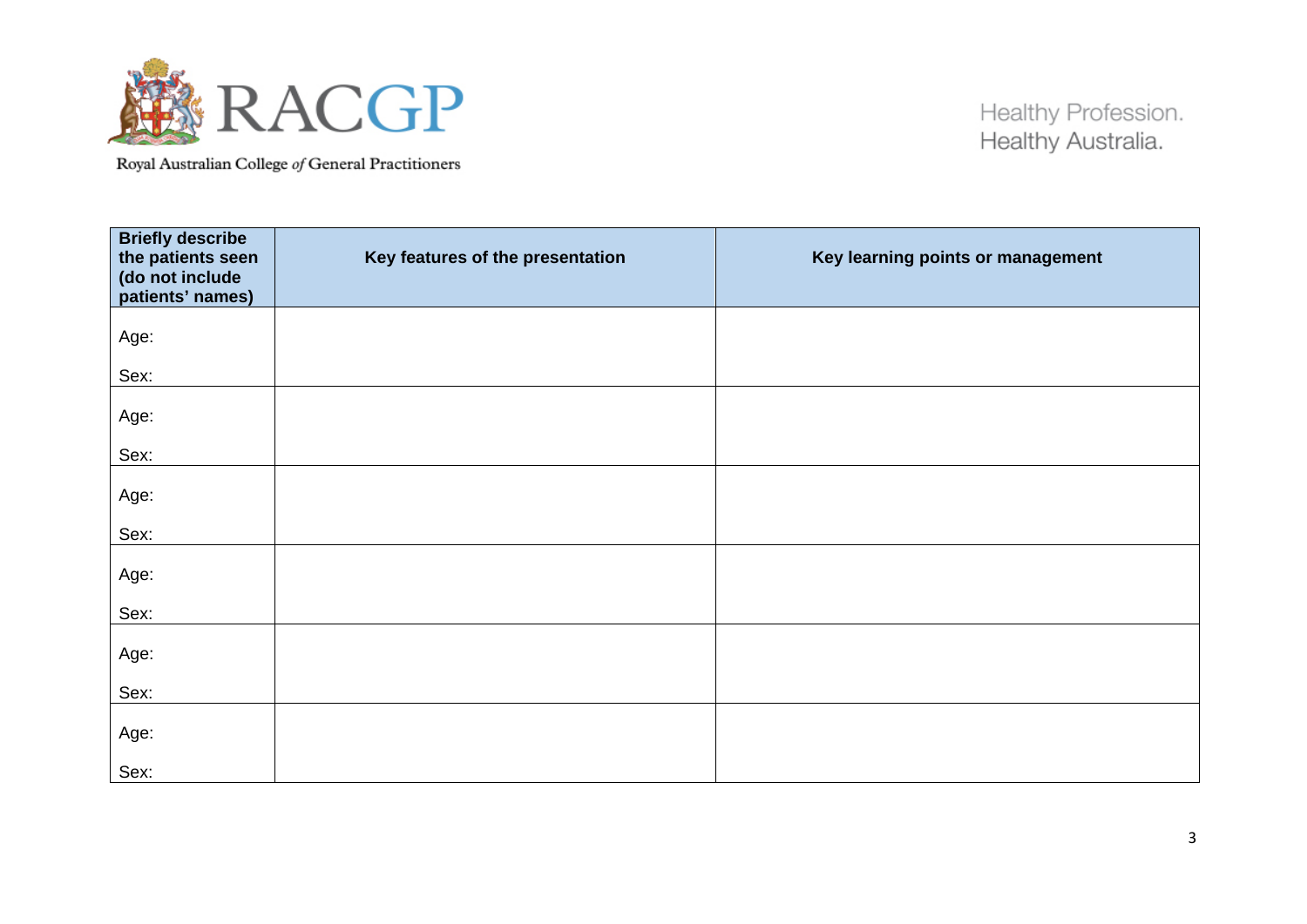

You will need to copy your answers into the online application form.

| <b>Evaluation and Reflection</b>                                                                                                 |                                                                                                            |  |
|----------------------------------------------------------------------------------------------------------------------------------|------------------------------------------------------------------------------------------------------------|--|
| How well were your learning outcomes met?<br>Not met<br>Partially met<br><b>Entirely met</b>                                     | Do you have any other feedback about your learning outcomes? Please list them here:                        |  |
| To what degree were your learning needs<br>met?<br>Not met<br>Partially met<br><b>Entirely met</b>                               | Do you have any other feedback about your learning needs? Please list them here:                           |  |
| To what degree was this activity relevant to<br>your practice?<br>Not relevant<br>Partially relevant<br><b>Entirely relevant</b> | Do you have any other feedback about this activity's relevance to your practice? Please list<br>them here: |  |